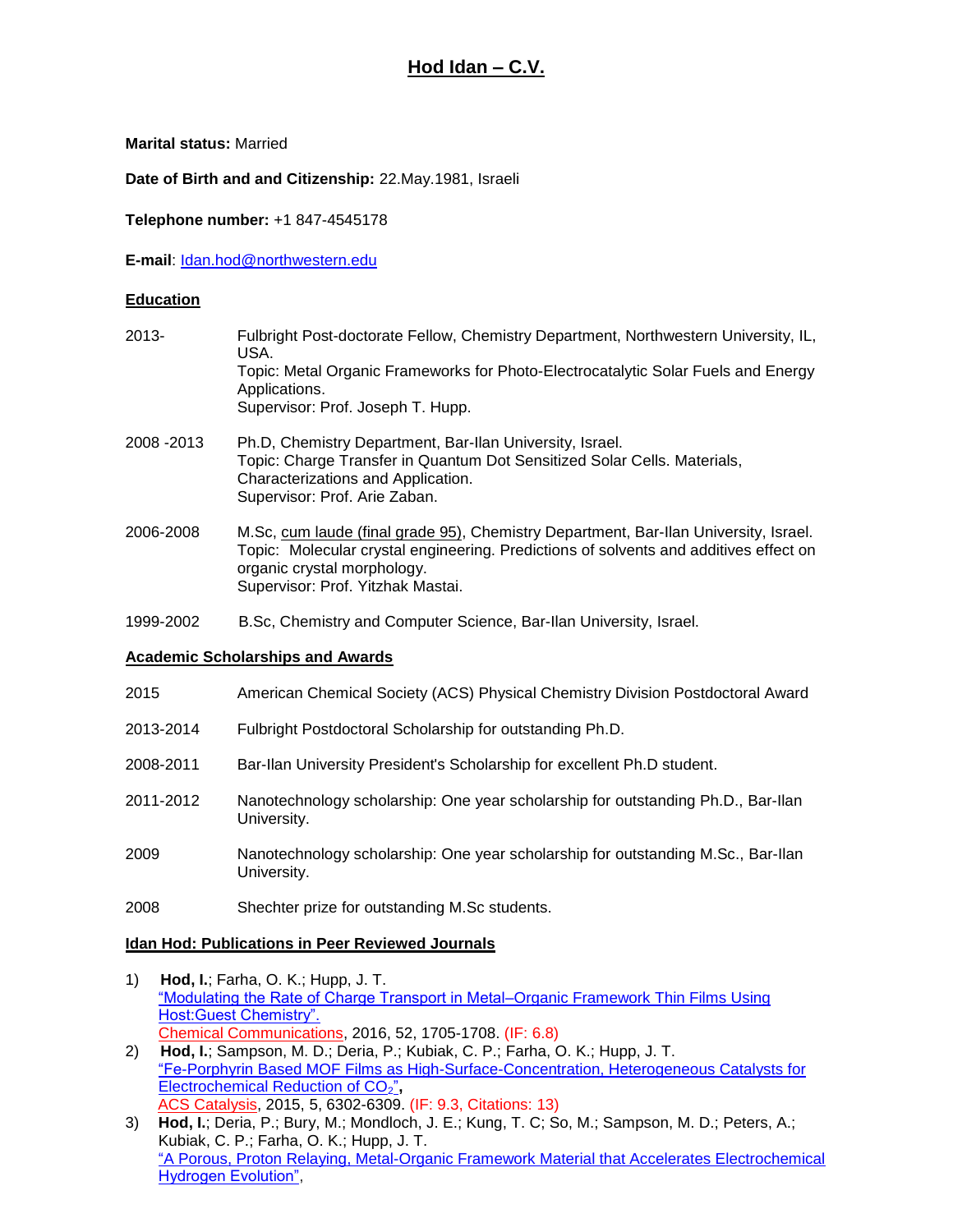Nature Communications, 2015, 6, 8304. (IF: 11.4, Citations: 8)

- 4) McGonigal, P. R.; Deria, P.; **Hod, I.**; Moghadam, P. Z.; Avestro, A. J.; Horwitz, N.; Gibbs-Hall, I. C.; Blackburn, A. K.; Chen, D.; Botros, Y. Y.; Wasielewski, M. R.; Snurr, R. Q.; Hupp, J.T.; Farha, O. K.; Stoddart, J. F. ["Electrochemically Addressable Trisradical Rotaxanes Organized Within a Metal–Organic](http://www.pnas.org/content/112/36/11161.full.pdf?sid=13c3719d-cfa8-4b3d-a847-6a46c2f7f4e1)  [Framework"](http://www.pnas.org/content/112/36/11161.full.pdf?sid=13c3719d-cfa8-4b3d-a847-6a46c2f7f4e1) PNAS, 2015, 112 (36), 11161-11168. (IF:9.6, Citations: 11)
- 5) **Hod, I.**; Bury, M.; Gardner, D. M.; Deria, P.; Roznyatovskiy, v.; Wasielewski, M. R.; Farha, O. K.; Hupp, J. T. ["Bias-switchable Permselectivity and Electro-catalytic Activity of Ferrocene Functionalized Metal](http://pubs.acs.org/doi/abs/10.1021/acs.jpclett.5b00019)  [Organic Framework Compound"](http://pubs.acs.org/doi/abs/10.1021/acs.jpclett.5b00019) Journal of Physical Chemistry Letters, 2015, 6 (4), 586–591. (IF: 7.4, Citations: 17) (Selected as ACS Editor's Choice Paper, February 3, 2015) (Most read paper in Journal of Physical Chemistry Letters between 12/2014 and 12/2015)
- 6) Deria, P.; Bury, W.; **Hod, I.**; Kung, T. C.; Karagiaridi, O.; Hupp, J. T.; Farha, O. K. ["MOF Functionalization via Solvent-Assisted Ligand Incorporation: Phosphonates vs](http://pubs.acs.org/doi/abs/10.1021/ic502639v)  [Carboxylates"](http://pubs.acs.org/doi/abs/10.1021/ic502639v)
- Inorganic Chemistry, 2015, 54, 2185−2192. (IF: 4.7, Citations: 17) 7) **Hod, I.**; Bury, M.; Karlin, D. M.; Deria, P.; Kung, T. C.; Katz, M. J.; So, M.; Klahr, B.; Jin. D.; Chung, Y. W.; Odom, T. W.; Farha, O. K.; Hupp, J. T. ["Directed Growth of Electroactive Metal-Organic Framework Thin Films Using Electrophoretic](http://onlinelibrary.wiley.com/doi/10.1002/adma.201401940/abstract)  [Deposition",](http://onlinelibrary.wiley.com/doi/10.1002/adma.201401940/abstract) Advanced Materials, 2014, 26, 6295. (IF: 17.4, Citations: 49)
- 8) **Hod, I**.; Zaban, A. ["Materials and Interfaces in Quantum Dot Sensitized Solar Cells: Challenges Advances and](http://pubs.acs.org/doi/abs/10.1021/la403768j)  [Prospects",](http://pubs.acs.org/doi/abs/10.1021/la403768j) Langmuir, 2014, 30, 7264 (Selected for Cover Art). (IF: 4.4, Citations: 46)
- 9) Tachan, Z.\*; **Hod, I**.\*; Zaban, A. (\* Equal contribution) "The TiO<sub>2</sub>[–Catechol Complex: Coupling Type II Sensitization](http://onlinelibrary.wiley.com/doi/10.1002/aenm.201301249/abstract) [With Efficient Catalysis of Water Oxidation",](http://onlinelibrary.wiley.com/doi/10.1002/aenm.201301249/abstract) Advanced Energy Materials, 2013, 4(6). (IF: 16.1, Citations: 2)
- 10) Buhbut, S.; Itzhakov, S.; **Hod, I.**; Oron, D.; Zaban, A. ["Photo-Induced Dipoles: A New Method to Convert Photons into Photovoltage](http://pubs.acs.org/doi/abs/10.1021/nl402360f) in Quantum Dot [Sensitized Solar Cells",](http://pubs.acs.org/doi/abs/10.1021/nl402360f) Nano-Letters, 2013, 13, 4456. (IF: 13.5, Citations: 22)
- 11) **Hod, I**.; Tachan, Z.; Shalom, M.; Zaban, A. ["Characterization and Control of the Electronic Properties of a NiO Based Dye Sensitized](http://pubs.rsc.org/en/Content/ArticleLanding/2013/CP/c3cp50242b#!divAbstract)  [Photocathode",](http://pubs.rsc.org/en/Content/ArticleLanding/2013/CP/c3cp50242b#!divAbstract) Physical Chemistry Chemical Physics, 2013, 15, 6339. (IF: 4.4, Citations: 14)
- 12) Tachan, Z.; **Hod, I.**; Shalom, M.; Zaban, A. "The importance of the TiO<sub>2</sub>/Quantum Dots Interface in the Recombination Processes of [Quantum Dot Sensitized Solar Cells",](http://pubs.rsc.org/en/Content/ArticleLanding/2013/CP/c3cp44719g#!divAbstract) Physical Chemistry Chemical Physics, 2013, 15, 3841. (IF: 4.4, Citations: 41)
- 13) **Hod, I**.; González-Pedro, V.; Tachan, Z.; Fabregat-Santiago, F.; Mora-Seró, I.; Bisquert, J.; Zaban, A. "Dye versus [Quantum Dots in Sensitized Solar Cells: Participation of Quantum Dot Absorber in](http://pubs.acs.org/doi/abs/10.1021/jz201417f)  [the Recombination Process",](http://pubs.acs.org/doi/abs/10.1021/jz201417f) Journal of Physical Chemistry Letters, 2011, 2, 3032. (IF: 7.4, Citations: 88)
- 14) **Hod, I**.; Tachan, Z.; Shalom, M.; Zaban, A. ["Internal Photoreference Electrode: A Powerful Characterization Method for](http://pubs.acs.org/doi/abs/10.1021/jz200399n)  [Photoelectrochemical Quantum Dot Sensitized Solar Cells",](http://pubs.acs.org/doi/abs/10.1021/jz200399n) Journal of Physical Chemistry Letters, 2011, 2, 1032. (IF: 7.4, Citations: 24)
- 15) Shalom, M.; **Hod, I**.; Tachan, Z.; Buhbut, S.; Tirosh, S.; Zaban, A. ["Quantum Dot Based Anode and Cathode for High Voltage Tandem Photo-Electrochemical Solar](http://pubs.rsc.org/en/content/articlelanding/ee/2011/c1ee01145f#!divAbstract)  [Cell",](http://pubs.rsc.org/en/content/articlelanding/ee/2011/c1ee01145f#!divAbstract) Energy and Environmental Science, 2011, 4, 1874. (IF: 20.5, Citations: 36)
- 16) Tachan, Z.; Shalom, M.; **Hod, I**.; Ruhle, S.; Tirosh, S.; Zaban, A. "PbS [as a Highly Catalytic Counter Electrode for Polysulfide-Based Quantum Dot Solar Cells",](http://pubs.acs.org/doi/abs/10.1021/jp112010m) Journal of Physical Chemistry C, 2011, 115, 6162. (IF: 4.7, Citations: 210)
- 17) **Hod, I**.; Shalom, M.; Tachan, Z.; Ruhle, S.; Zaban, A. "SrTiO<sub>3</sub> [Recombination-Inhibiting Barrier Layer for Type II Dye-Sensitized Solar Cells",](http://pubs.acs.org/doi/abs/10.1021/jp101097j) Journal of Physical Chemistry C, 2010, 114, 10015. (IF: 7.4, Citations: 44)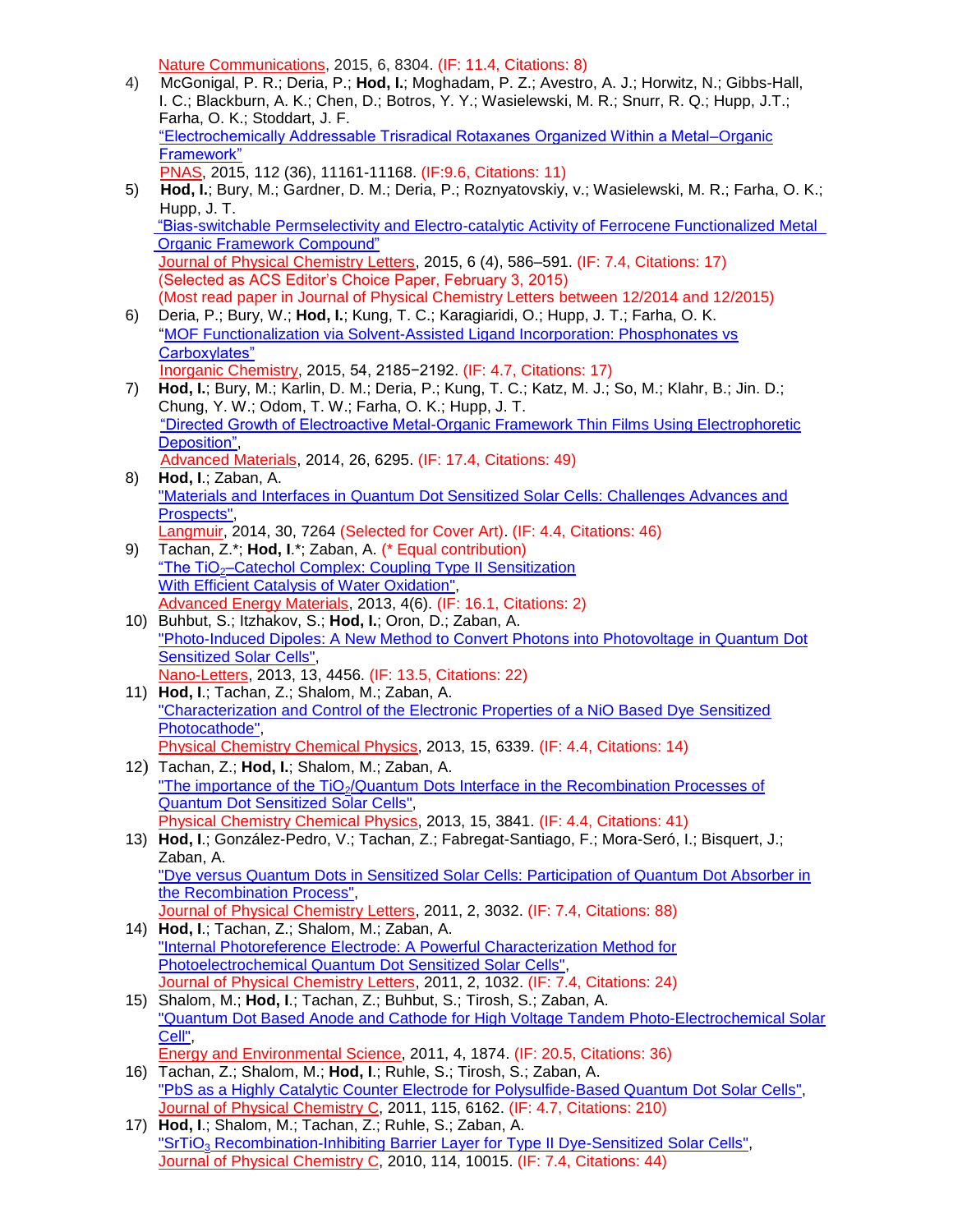- 18) **Hod, I**.; Mastai, Y.; Medina D. ["Effect of Solvents on the Growth Morphology of DL Alanine Crystals",](http://pubs.rsc.org/en/Content/ArticleLanding/2011/CE/C0CE00133C#!divAbstract) Crystal Engineering Comm, 2010, 13, 502. (IF: 4, Citations: 22)
- 19) Plotkin, M.; **Hod, I**.; Boden, A. S.; Galushko, D.; Zaban, A.; Bergman, J. D. ["Solar Energy Harvesting in the Epicuticle of the Oriental Hornet \(Vespa Orientalis\)",](http://link.springer.com/article/10.1007%2Fs00114-010-0728-1) Naturwissenschaften, 2010, 97, 1067. (IF: 2, Citations: 18)
- 20) Salant, A.; Shalom, M.; **Hod, I**.; Faust, A.; Zaban, A.; Banin, U. ["Quantum Dot Sensitized Solar Cells with Improved Efficiency Prepared Using](http://pubs.acs.org/doi/abs/10.1021/nn1018208) Electrophoretic [Deposition",](http://pubs.acs.org/doi/abs/10.1021/nn1018208) ACS Nano, 2010, 4, 5962. (IF: 12.8, Citations: 152)
- 21) Buhbut, S.; Itzhakov, S.; Tauber, E.; Shalom, M.; **Hod, I**.; Geiger, T.; Garini, Y.; Oron, D.; Zaban, A. ["Built-in Quantum Dot Antennas in Dye-Sensitized Solar Cells",](http://pubs.acs.org/doi/abs/10.1021/nn100021b)
	- ACS Nano, 2010, 4, 1293. (IF: 12.8, Citations: 132)
- 22) Berea, E. M.; Shalom, M.; Gimenez, S.; **Hod, I**.; Mora-Sero, I.; Zaban, A.; Bisquert, J. ["Design of Injection and Recombination in Quantum Dot Sensitized Solar Cells",](http://pubs.acs.org/doi/abs/10.1021/ja101752d) Journal of American Chemical Society, 2010, 132, 6834. (IF: 12.1, Citations: 200)
- 23) Shalom, M.; Ruhle, S.; **Hod, I**.; Yahav, S.; Zaban, A. ["Energy Level Alignment in CdS Quantum Dot Sensitized Solar Cells Using Molecular Dipoles",](http://pubs.acs.org/doi/abs/10.1021/ja902770k) Journal of American Chemical Society, 2009, 131, 9876. (IF: 12.1, Citations: 149)
- 24) Dressler, H. D.; **Hod, I**.; Mastai, Y. ["Stabilization of α-L-Glutamic Acid on Chiral Thin Films –](http://www.sciencedirect.com/science/article/pii/S0022024807009608) A Theoretical and Experimental Study", Journal of Crystal Growth, 2008, 310, 1718. (IF: 1.6, Citations: 13)

# **Invited non Peer-Reviewed Papers**

1) **Hod, I.**; Farha, O. K.; Hupp, J. T. ["Electrocatalysis: Powered by Porphyrin Stacking".](http://www.nature.com/nmat/journal/v14/n12/full/nmat4494.html?message-global=remove) Nature Materials News and Views, 2015, 14, 1192-1193. (IF: 36.5, Citations: 1)

# **Book Chapters**

1) **Hod, I**.; Shalom, M.; Tachan, Z.; Yahav S.; Zaban A. Frontier of Quantum Dot Solar Cells, CMC Publishing, 2012.

## **Presentations and posters**

## **Oral Presentations:**

- 1) **Hod, I**.; Farha, O.K.; Hupp, J.T. New Approaches for the Acceleration of Catalytic Processes for Solar Fuel Generation, Invited Award Talk, American Chemical Society (ACS) Conference, Boston, U.S.A, 2015. 2) **Hod, I**.; Farha, O.K.; Hupp, J.T.
- New Approaches for the Acceleration of Catalytic Processes for Solar Fuel Generation, ElectroChemical Society (ECS) Meeting, Chicago, U.S.A, 2015.
- 3) **Hod, I**.; Farha, O.K.; Hupp, J.T. A Porous, Proton Relaying, Metal-Organic Framework Material that Accelerates Electrochemical Hydrogen Evolution, Solar Fuels Conference, Montreal, Canada, 2014.
- 4) **Hod, I**.; Zaban. A. Advances in Quantum Dot Sensitized Solar Cells, Invited Lecture, ISOPHOS Conference, Ventotene, Italy, 2013. 5) **Hod, I**.; González-Pedro, V.; Tachan, Z.; Fabregat-Santiago, F.; Mora-Seró, I.; Bisquert, J.;
- Zaban, A. Fundamental Differences Between Dye and Quantum Dot Sensitized Solar Cells, MRS Spring Meeting, San-Francisco, U.S.A, 2012 (Selected As a **Highlight Lecture**).
- 6) **Hod, I**.; Zaban, A. Quantum Dot Sensitized Solar Cells, Invited Seminar, National Renewable Energy Labs (NREL), Colorado, U.S.A, 2012.
- 7) **Hod, I**.; Shalom, M.; Tachan, Z.; Zaban, A. Dye versus Quantum Dots in Sensitized Solar Cells: Participation of Quantum Dot Absorber in the Recombination Process, Bina Conference, Jaffa, Israel, 2011.